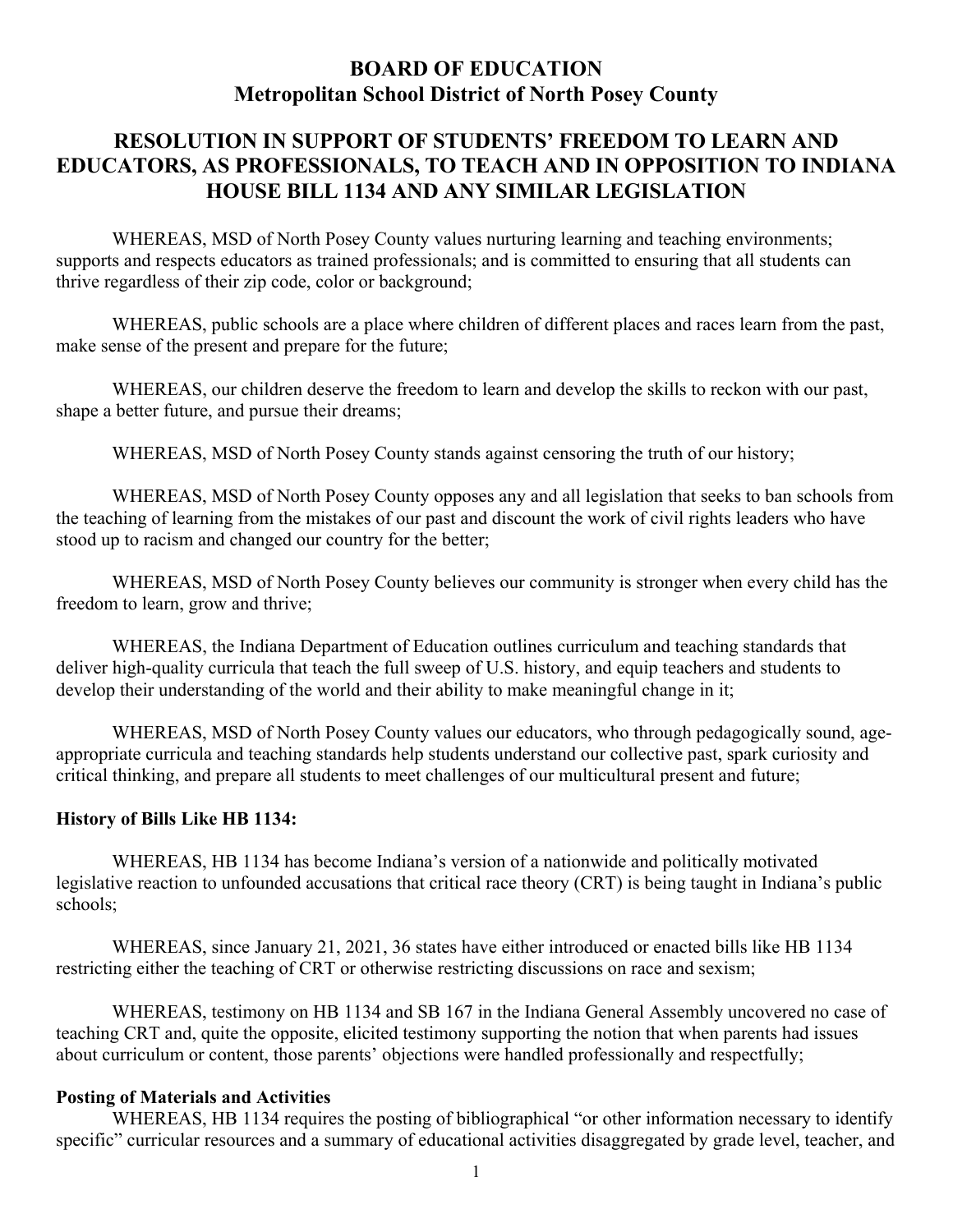subject on a public website before the resource is used or the activity is used or the activity is conducted by a public school employee;

WHEREAS, by posting educational activities, HB 1134 includes most everything that occurs inside a public school classroom, on public school grounds, during the public school day, and outside of the public school day involving students;

WHEREAS, HB 1134 enables violations of these posting requirements to be directed to Indiana's public access counselor to determine whether the school, school district, or employee has complied with the requirements-inferring that each school employee will be charged with posting the information;

#### **Curricular Materials Advisory Committees (CMACs)**

WHEREAS, HB 1134 requires that every public school district create a curriculum materials advisory committee (CMAC) made up of 60% parents (some appointed by the school board as a whole and one parent by each board individually) with no guaranteed teacher representation except for one (1) spot on the entire committee;

WHEREAS, the chair of the CMAC must be a parent and cannot be a teacher;

WHEREAS, teachers are the trained professionals on curriculum as it relates to Indiana's academic standards;

WHEREAS, the CMAC is authorized to review or evaluate the curricular materials and educational activities and to make written recommendations to the school board on these materials and activities and to make recommendations on the extent and manner in which materials and activities are accessible;

#### **The Eight Prohibited Concepts:**

WHEREAS, HB 1134 prohibits public schools or their employees from promoting eight separate concepts, full of subjectivity, ill-defined, vague and selective in their application-rendering them unworkable in real world classrooms of today;

WHEREAS, despite their subjectivity, HB 1134 attaches to a violation of the concepts, harsh penalties, up to and including the revocation of an educator's license;

#### **Other Penalties: Civil Actions and Revocations of Licenses**

WHEREAS, HB 1134 authorizes a variety of circumstances in which an individual can initiate a civil action against the school district for violations of what amount to unworkable prohibitions based on subjective, ill-defined, vague and selective in their application concepts that may or may not have been discussed in the classroom;

WHEREAS, HB 1134 calls for the suspension or revocation of a teacher's license based upon willful or wanton violations of unworkable prohibitions that are based on subjective, ill-defined, vague, and selective in their application concepts;

#### **Diversity Trainings:**

WHEREAS, HB 1134 prohibits the school board or superintendent from having an of its employees engage in an kind of training that could be interpreted to violate these unworkable prohibitions; all of which are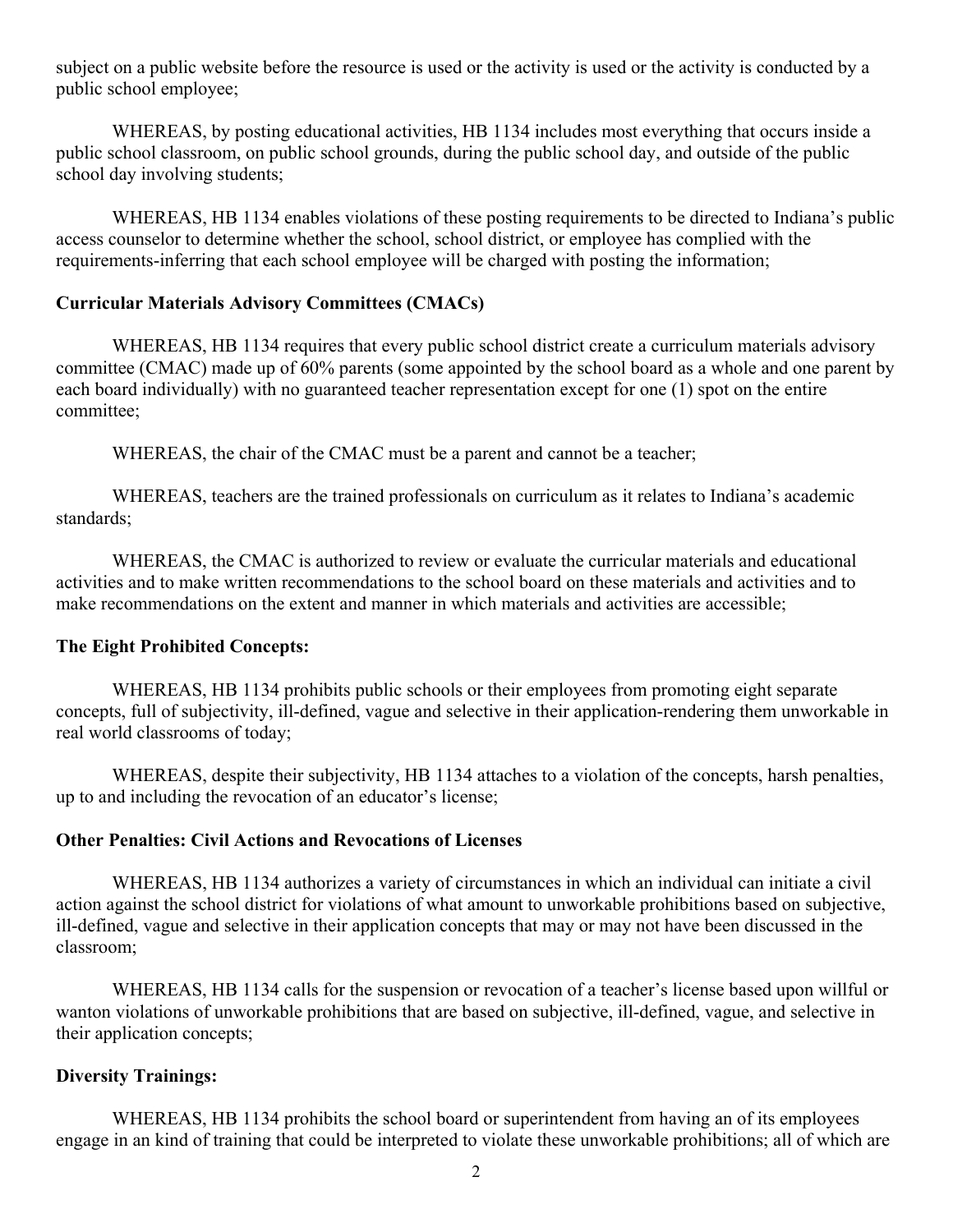subjective, ill-defined, vague, and selective in their application-calling into question the scheduling of any kind of professional development centered on cultural competency, diversity, and/or racial inequalities;

### **Parental Oversight on Classroom Teaching:**

WHEREAS, HB 1134 micromanages teacher-student discussions in classes when it strikes a provision in existing law that permits a teacher, without prior written parent approval, to ask a student a question that may reveal the student's opinions or feelings as long as the inquiry is directly related to academic instruction-thereby rending a teacher powerless to survey a student on something as simple as, "What is your opinion about the book you just read?", without prior written consent of the parent;

WHEREAS, HB 1134 amends Indiana's existing specific curricular statutes, including Indiana's cultural competency and academic standards laws, to specify that none of these laws may violate the prohibited concepts-even as the concepts are unworkable, subjective, ill-defined, vague, and selective in their application;

WHEREAS, HB 1134 fails to recognize or honor the current system that public schools all over the state have in place to address parental concern over curriculum, materials, or instruction-a system that through public testimony in both the House and Senate education committees (HB 1134 and SB 167, respectively) demonstrated that even when parents had issues with curriculum, materials, or instruction, the public school and public school teacher worked with the parent(s) to find alternative materials for their child;

WHEREAS, the current system of parental oversight of curriculum, materials, and instruction requires personal conversations to occur-rather than links to an online complaint system housed by the internet-thereby encouraging and demanding deeper and more meaningful conversations to occur between parents and schools or parents and teachers;

WHEREAS, HB 1134 prohibits a school, school district, or teacher from requiring a student, as part of a course, to adopt, affirm, or adhere to a particular position on an issue rendering speech and debate classes violations per se of the unworkable, subjective, ill-defined, vague, and selective in their application

### **The Complaint Process:**

WHEREAS, HB 1134 establishes an impersonal, time-consuming and unnecessary e-system for lodging complaints for any perceived violation of the prohibited concepts- even as the concepts themselves are unworkable, subjective, ill-defined, vague, and selective in their application;

WHEREAS, the complaint system in HB 1134 is fundamentally flawed in that it enables a complainant to appeal up the chain even when the complainant has "won" a decision as the process is designed to enable a complainant to appeal not only the decision on whether a violation occurred but also the remedy or remedies that were instituted at the local level-thereby promoting continuation of complaints over multiple months;

WHEREAS, HB 1134 includes a provision that complaints are confidential buy HB 1134 lacks any language on enforcement of this provision;

WHEREAS, the complaint system in HB 1134 is overly litigious, pitting teacher against parent and ultimately against his\her own student or students in a he said/she said investigation;